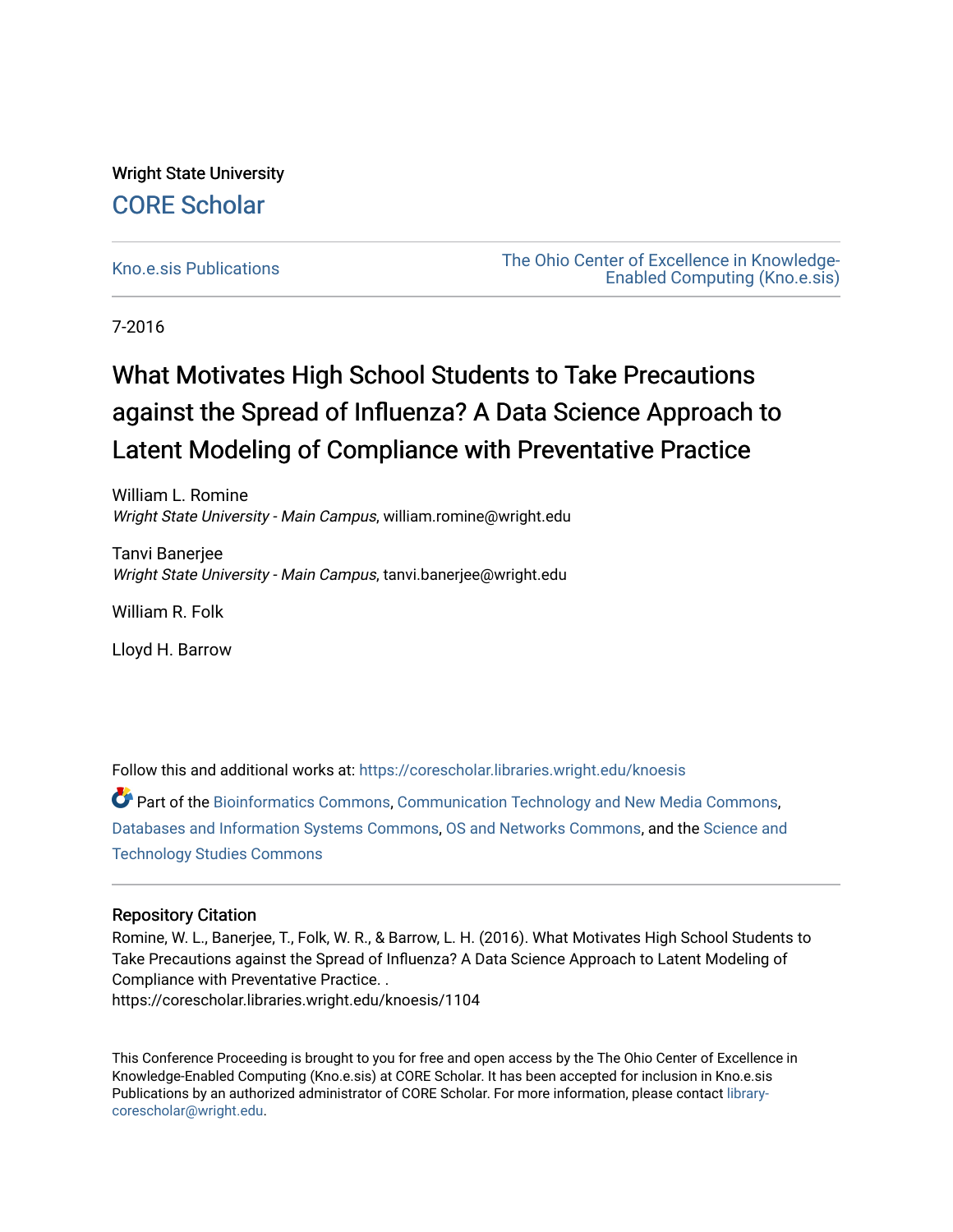# **What Motivates High School Students to Take Precautions against the Spread of Influenza? A Data Science Approach to Latent Modeling of Compliance with Preventative Practice**

**\*1a William L. Romine, 2bTanvi Banerjee, 3cWilliam R. Folk, 4dLloyd H. Barrow**

<sup>a</sup>Dept. of Biological Sciences, <sup>b</sup>Dept. of Computer Science and Engineering, Wright State University, 3640 Colonel Glenn Hwy, Dayton OH 45435

#### <sup>c</sup>Dept. of Biochemistry, <sup>d</sup>Dept. of Learning, Teaching, and Curriculum, University of Missouri, Columbia, MO 65211

<sup>1</sup>romine.william@gmail.com, <sup>2</sup>tanvi@knoesis.org, <sup>3</sup>folkw@missouri.edu, <sup>4</sup>barrowl@missouri.edu

**Abstract –** *This study focuses on a central question: What key behavioral factors influence high school students' compliance with preventative measures against the transmission of influenza? We use multilevel logistic regression to equate logit measures for eight precautions to students' latent compliance levels on a common scale. Using linear regression, we explore the efficacy of knowledge of influenza, affective perceptions about influenza and its prevention, prior illness, and gender in predicting compliance. Hand washing and respiratory etiquette are the easiest precautions for students, and hand sanitizer use and keeping the hands away from the face are the most difficult. Perceptions of barriers against taking precautions and sense of social responsibility had the greatest influence on compliance.*

**Keywords:** influenza mitigation, multilevel logistic regression, health informatics, quantitative analysis, decision support system

#### **1 Introduction**

In the United States, influenza imposes a heavy cost to our health and financial wellbeing, accounting for over 100,000 deaths and 1.7 million hospital stays over 10 influenza seasons (1999-2009) [1]. Influenza can result in medical costs of approximately \$10 billion, lost earnings of \$16 billion annually, and a total economic burden of \$87 billion [2]. Given that approximately 10% of our school children contract influenza each year [3], influenza impedes education.

Students missing school due to illness [4] results in reduced learning [5], free or reduced lunch benefit [4], parents missing work for childcare [6], and delinquency when children go unsupervised [7].

Both pharmaceutical (e.g. stockpiling vaccines and antivirals) and non-pharmaceutical options (e.g. quarantine and school closure) have been considered for managing severe influenza epidemics and pandemics [8, 9]. While these can be effective in reducing the spread of influenza, they can be socially intrusive and economically expensive [8, 9].

The motivation for this study comes from the hypothesis that educational or behavioral interventions focused on increasing compliance with preventative measures are an economical and effective way to reduce the spread of influenza. The central question of this study is: *What key cognitive and behavioral factors influence high school students' compliance with preventative measures against influenza transmission?* In addressing this question, we focus on two sub-questions: (1) what hierarchy exists in students' compliance with recommended precautions for preventing the spread of influenza, and (2) what is the efficacy of four variables: (1) students' knowledge of influenza, (2) affective perceptions of influenza and its prevention, (3) prior illness, and (4) gender in predicting students' compliance? We explore the relationship between these variables and compliance in a data driven approach that can improve targeted interventions supporting influenza management in schools.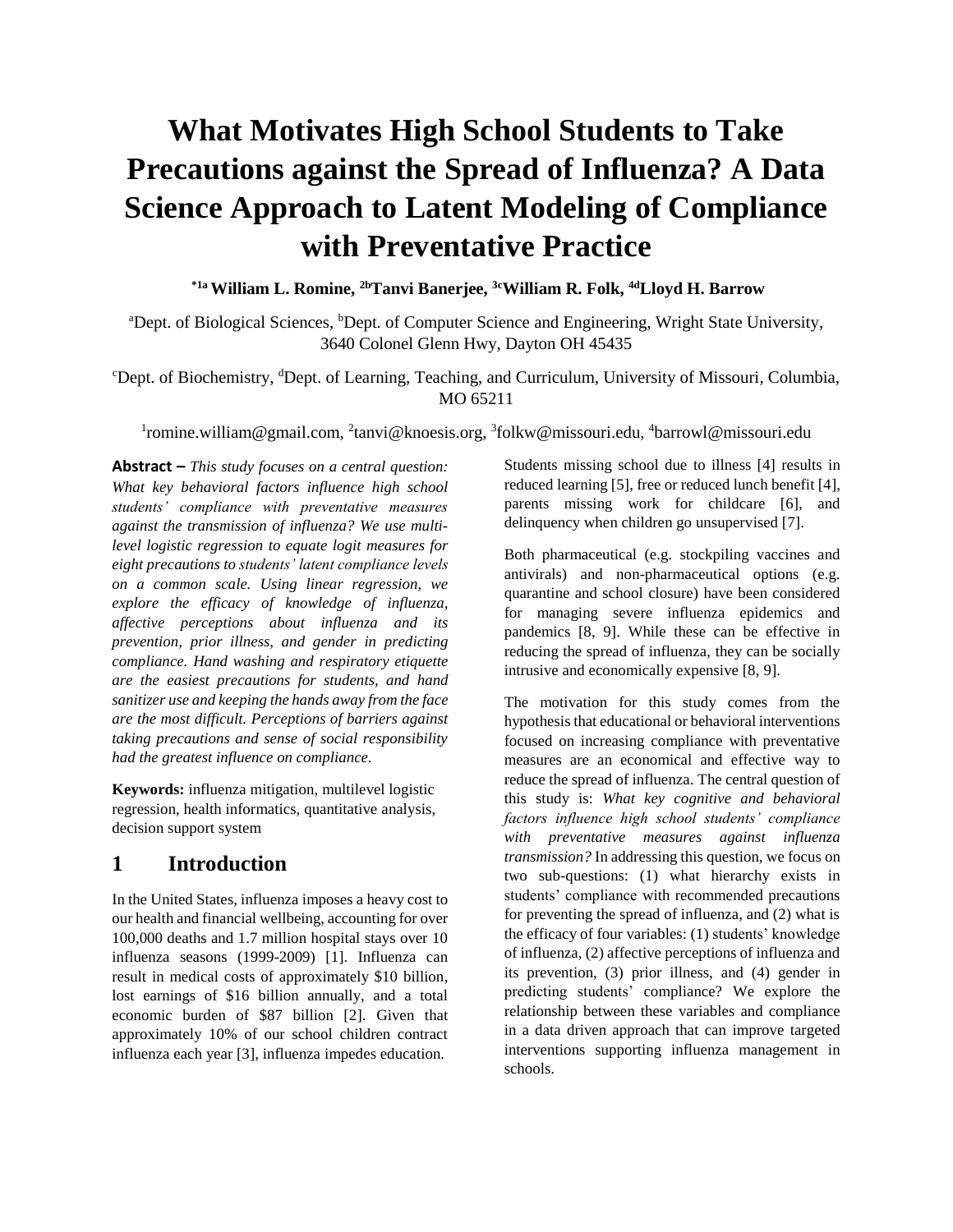## **2 Related Work**

Multiple studies have suggested that cognitive, affective, and demographic factors may lead to compliance with measures to prevent the spread of influenza. However, a majority of these studies have targeted compliance with vaccination [10-14] and hand washing [14, 15] exclusively. Knowledge of influenza was found to increase vaccination rates in nurses [10, 11] and parents of school children [12]. A positive increase in vaccination rates in relation to perceived risk of influenza [13] and perceived complications of influenza [14] was found in university students and employees, and nurses, respectively. Ethnicity [14] and gender [13] were also found to impact compliance with vaccination. Barriers against compliance with vaccination include concerns over contracting the flu from vaccination, belief that vaccination is not effective, aversion to needles, and belief that influenza does not pose a significant health risk [10].

Findings regarding compliance with handwashing bear similarity to those for vaccination. Improved compliance with hand washing among hospital nurses was promoted by posters describing how infection is transmitted by the hands [15]. A positive relationship between knowledge of influenza and compliance with hand washing was also found in high school students [16]. Perceived barriers such as skin irritation, inconvenience, wearing gloves, and absentmindedness were shown to impede compliance with hand washing across multiple populations [15-17]. Females were found to exhibit higher compliance with hand washing than males [17].

Studies addressing precautions against flu transmission as a holistic construct targeted high school students [16, 18] and the general public [19]. Using separate logistic regression models, these studies found that, along with vaccination and hand washing, perceived severity of influenza was a predictor for social distancing, and perceived efficacy was a positive predictor for all precautions. Other elements of hygiene such as respiratory etiquette and keeping hands away from the face were positively related to knowledge of influenza in high school students [17]. Perceived complications from influenza also played a positive role in students' decisions to stay home when sick and stay away from peers who were visibly sick [17].

While survey methods have been used in prior research of compliance with measures to prevent spread of influenza [17-19], we know of no research on measuring compliance with preventative behavior as a latent variable. Looking at multiple preventative measures hierarchically using a common scale, as opposed to looking at one precaution at a time, is essential in obtaining a more holistic understanding of how knowledge of influenza and affective perceptions influence compliance with preventative measures. Such analyses can help health education specialists target specific factors to improve student understanding and help reduce the transmission of influenza. In the next section, we describe our datadriven approach to develop a decision support system aimed at understanding and improving student compliance with influenza mitigation behaviors.

## **3 Experiments and Analysis**

## **3.1 Conceptual Framework**

Cognitive, affective, and demographic factors were related to compliance with behaviors to prevent influenza transmission using data described in [16, 18]. These variables were measured using the Student Influenza Survey described in our earlier work [18]. Cognition was qualified in terms of knowledge of influenza [18, 20]. Affective variables were derived from the Health Belief Model [21], which suggests that health behaviors are guided by perceptions of risk of contracting influenza, perceived severity of complications from influenza, barriers against taking preventative measures, and sense of social responsibility [21]. These variables were normalized to a scale of standard deviations centered at zero. Gender was the only demographic factor explored in this study given its documented importance [13]. Despite some literature pointing to the importance of ethnicity [14], the ethnicity distribution in our sample (described in Section 3.2) was not sufficiently diverse to warrant statistical exploration. Eight precautions (right side of Figure 1) were measured on an ordinal 1-5 scale, where a value of 1 indicates complete neglect of the precaution, and a value of 5 indicates frequent, accepted practice.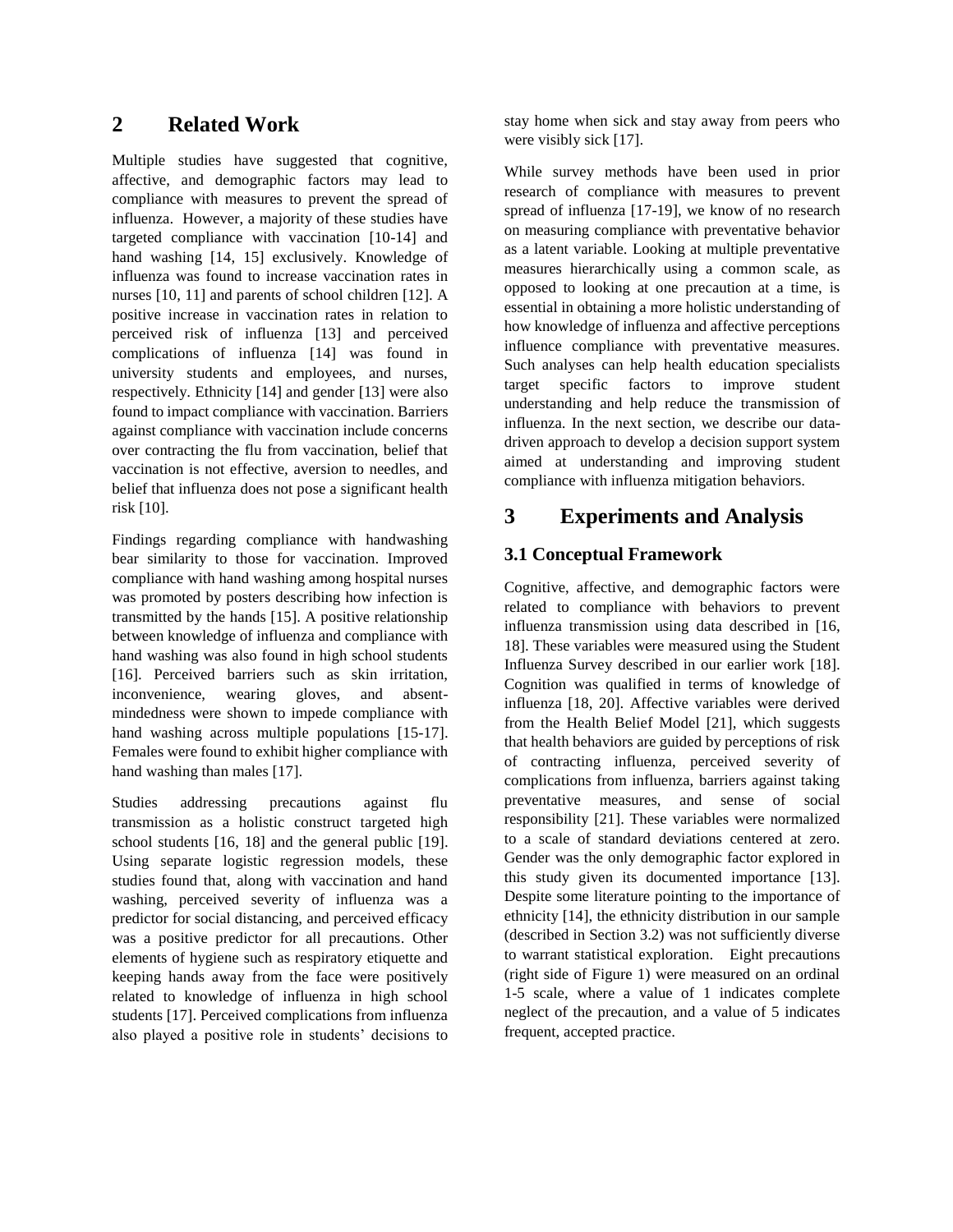

Figure 1. Conceptual framework of our decision system which models compliance with influenza prevention as a latent variable. Our latent variable of compliance is defined by immunization, five hygiene behaviors, and two distancing behaviors. We hypothesize that four perceptions of influenza derived from the Health Belief Model [21], knowledge about influenza [16, 18], gender [13], and prior flu illness influence high school students' compliance with measures to prevent the spread of influenza.

Middle (2, 3, and 4) levels represent a monotonic gradation between the lowest and highest levels. As an example, when asked about vaccination, the value 1 in the scale aligns with the students' report that they never get vaccinated for influenza. The value 5 indicates that the students get vaccinated against influenza every year. In the next subsection, we discuss our data collection process and the statistical methods used to understand the data.

#### **3.2 Data Collection and Statistical Models**

The Student Influenza Survey was administered to a sample of 410 students enrolled in grades 9-12 (median age of 16 years) from five school districts. Of the 375 students reporting their gender, 169 were male and 206 were female. A majority reported White ethnicity ( $n = 266$ ). However, Black ( $n = 50$ ), Asian (n  $= 27$ ), and Hispanic (n  $= 22$ ) ethnicities were also reported in the sample.

Multi-level logistic regression modeling using BIGSTEPS [23] was used to equate students' compliance with precautions and the difficulty of individual precautions on a common logit (log-odds) scale. This was specified as an ordinal random intercept model where students were modeled as the random factor and the eight precautions were treated as fixed factors. Important advantages of using multilevel logistic regression include: (1) ability to equate student compliance measures and precaution difficulty measures on a common logit scale; and (2) ability to obtain student compliance measures that are survey-independent and precaution difficulty measures that are student-independent [22]. Using linear regression, students' logit measures for compliance along the latent scale were equated to (1) knowledge of influenza, (2) perceived risk of contracting influenza, (3) perceived complications from the flu illness, (4) students' perceived barriers getting in the way of complying with precautions, (5) lack of perceived social responsibility (or inefficacy),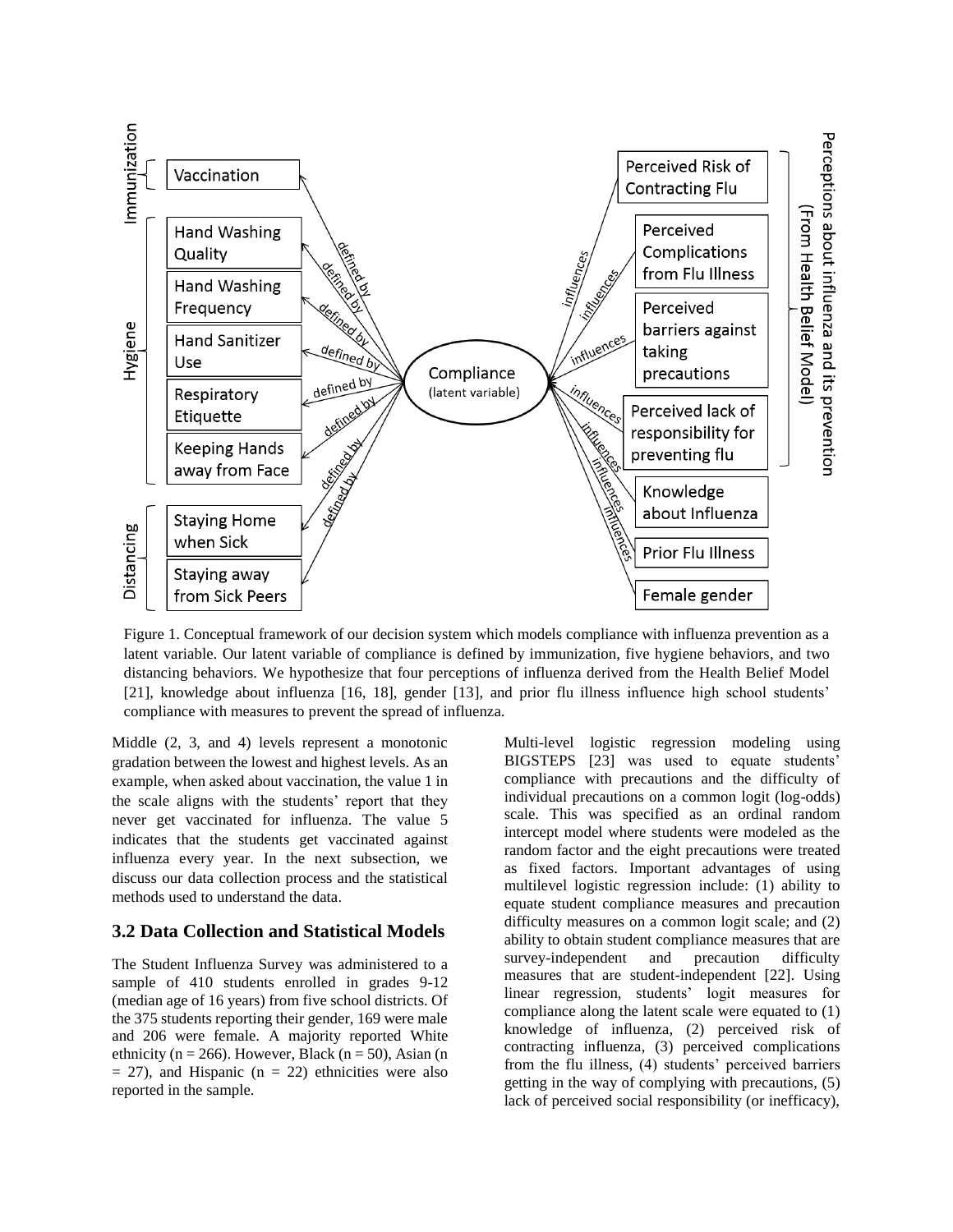

Figure 2. Expected average ordinal compliance level (1=lowest; 5=highest) on the eight precautions plotted against students' logit scale measures for the latent variable. On average, students at the median are expected to exhibit a compliance level between a 2 and a 3 for "not touching the face." The same students are expected to have an average compliance level just above a 4 for "respiratory etiquette." The Student Influenza Survey and detailed descriptions of response levels is available in [18].

(6) flu illness the prior year, and (7) gender. Statistical significance of these effects on compliance with precautions was evaluated at the 95% confidence level.

#### **3.3 Formulating a Compliance Scale**

The pattern of student responses for each precaution fit well with the multi-level ordinal random intercept logistic regression model, with normed chi-square values between 0.66 and 1.42. This illustrates the efficacy of the eight precautions in positioning students along a common latent compliance metric (Figures 1 and 2) [24]. Principal components analysis was implemented on the model residuals, revealing a first eigenvalue of 1.37 items of variance. This indicated that the systematic variance in the model was sufficient to explain the data [25], and that the remaining variance was random noise. Figure 2 displays the student measure distribution along the logit scale (the box-whisker plot at the top of Figure 2), and displays the average compliance level on each precaution that we would expect from students of a particular logit measure along the hierarchy of preventative behaviors. The behaviors are ranked in an increasing order such that those at the top of Figure 2 are the most difficult for students to comply with, and those at the bottom are easiest. As an example, respiratory etiquette and quality hand washing appear to garner the greatest compliance levels from students. Students at the median (the middle vertical line labeled "median" in Figure 2) are expected to exhibit behavior levels around 4, indicating that these students wash their hands for a duration with soap and water, and that they use a fabric or tissue in which to cough or sneeze (we encourage the reader to consult the Student Influenza Survey in [18] for additional qualitative details on the 5-level ordinal scale for the eight precautions). The students at the top of the scale (the right vertical line labeled "max" in Figure 2) approach a 5 level, indicating that they wash with soap and water for at least 30 seconds and use their sleeve or a tissue (which is then thrown away) when they cough or sneeze. As indicated by Figure 2, the following precautions at the top of the scale: keeping hands away from the face, and hand sanitizer use are the most difficult precautions for students to practice. Students at the median exhibit compliance levels below 3 on these behaviors indicating that they touch their eyes, nose, and mouth with their hands multiple times per day and use alcohol-based hand sanitizers (when available) around once per day. Students at the top of the scale have an expected level of 4 for these behaviors indicating that they touch their eyes, nose, and mouth only a few times within a 1-week time frame, and use hand sanitizers more than once daily. It is interesting that vaccination, which has perhaps received the greatest attention as a measure to prevent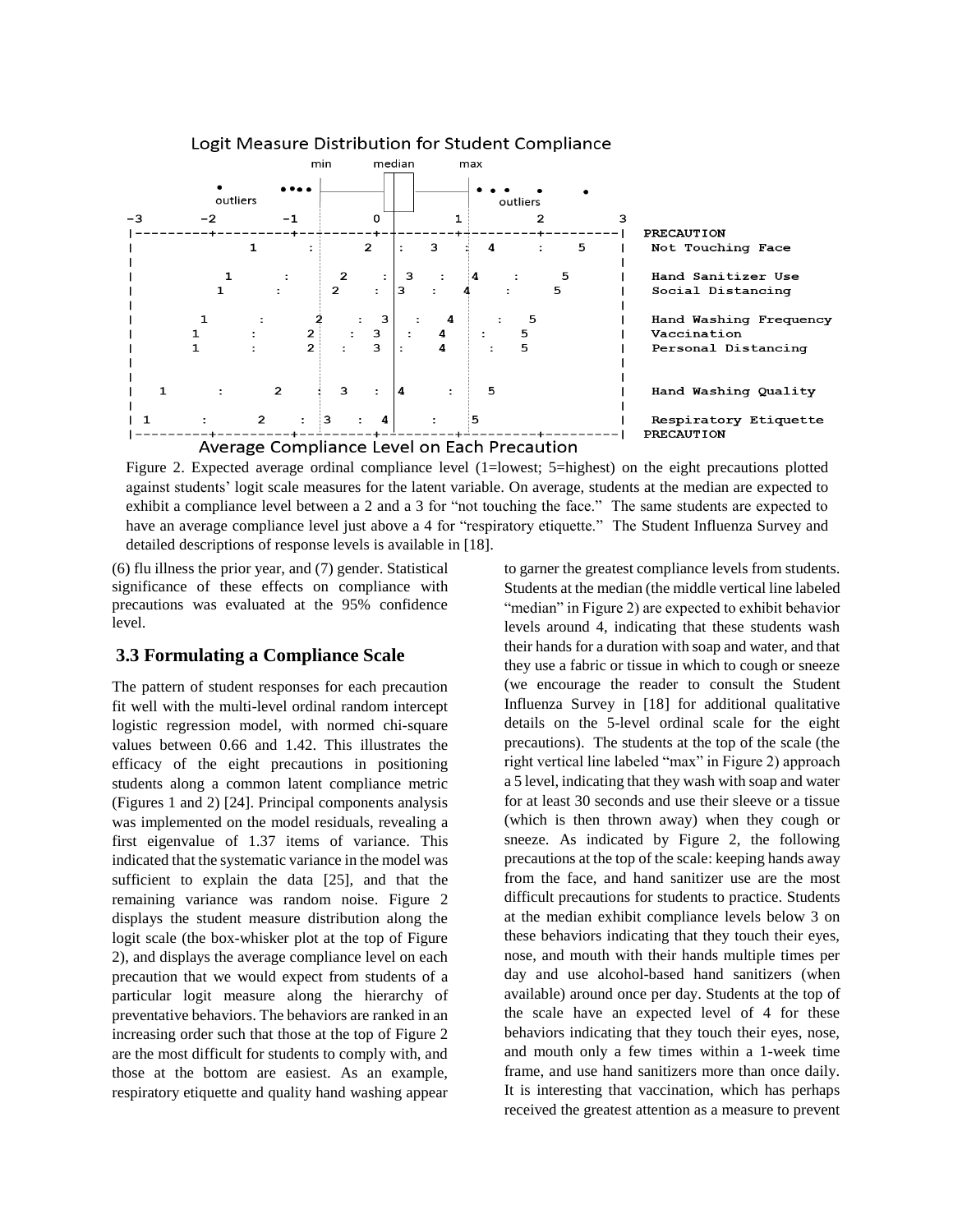seasonal epidemics and pandemics in schools [26, 1], sits at the middle of the scale. Students in the middle of the latent compliance scale comply with vaccination at a 3 level, meaning that he/she has taken the vaccination before, but does not plan on taking it in the current flu season. Students at the top of the scale exceed a 4 level on average, indicating that they plan on receiving the vaccination during the current flu season. While it is encouraging that vaccination is not among the most difficult precautions for students to take, this finding shows that efforts are needed to make compliance with vaccination easier for high school students.

Other behaviors of moderate difficulty include frequent hand washing and distancing behaviors such as staying home when sick (personal distancing) and staying away from peers who are visibly sick (social distancing). Students in the middle of the compliance scale are expected to behave at a 3 level, indicating willingness to wash hands 3-4 times a day and keep distance from sick peers. These students, however, generally attend school if they consider their symptoms to be minor. Students at the top of the scale, however, behave at a 4 level on these precautions, indicating that they wash their hands 5-6 times per day and will request to the teacher that they be moved if a visibly sick student is sitting near them. These students indicate willingness to stay home when they are sick as long as they do not have an important school engagement such as an exam.

#### **3.4 Factors Influencing Compliance**

We now explore factors which influence students' latent compliance levels in our decision support model (right side of Figure 1). These factors include student knowledge of influenza, perceptions of influenza and its prevention, gender, and prior flu illness. The linear regression decision model (shown in Table 1) for the latent outcome of compliance was statistically significant ( $F_{7,343} = 13.6$ , p << 0.001,  $r^2_{\text{adj}} = 0.20$ ) indicating that this models the data significantly better than simply calculating students' mean latent compliance level. The variables in the model collectively explain 20% of the variation in the latent variable indicating potential efficacy as a decision support model. Overwhelmingly the most significant predictors of compliance are students' perceptions of barriers against taking effective preventative behaviors and inefficacy (lack of perceived social responsibility for taking appropriate precautions against the spread of influenza).

*Table 1.* Predictors for high school students' positions along the latent scale for compliance with preventative measures against the spread of influenza.

| Predictor       | Coef.    | SЕ     | T         | partial r <sup>2</sup> |
|-----------------|----------|--------|-----------|------------------------|
| Risk            | 0.088    | 0.051  | 1.730     | 0.009                  |
| Complications   | 0.056    | 0.050  | 1.110     | 0.004                  |
| <b>Barriers</b> | $-0.404$ | 0.061  | $-6.640*$ | 0.114                  |
| Inefficacy      | $-0.228$ | 0.042  | $-5.390*$ | 0.078                  |
| Flu Illness     | 0.001    | 0.060  | 0.020     | 0.000                  |
| Female          | 0.117    | 0.044  | $2.650*$  | 0.020                  |
| Flu Knowledge   | $-0.041$ | 0.037  | $-1.110$  | 0.004                  |
| Intercept       | 0.076    | 0.043  | 1.780     | 0.009                  |
| .               | $-$      | $\sim$ |           |                        |

\*Significant at 95% confidence level

An example of perceived barriers includes the belief that the flu vaccination is harmful, ineffective, or difficult to obtain. Other examples include difficulty or unavailability of access to hand sanitizers, or belief that it is socially difficult to distance oneself from peers who are sick.

Indicators of inefficacy include the beliefs that: (1) one has no control over contracting influenza, (2) becoming sick will not affect schoolwork, and (3) taking precautions does not affect social relationships with friends and teachers. A one logit increase in perceived barriers and inefficacy leads to a decrease of 0.4 and 0.23 logits along the compliance scale (Figure 2), respectively. Taken together, a one logit increase in these factors could lead to over one half of a logit decrease in a student's latent compliance level. Further, a less responsible student who finds taking precautions difficult may be over one logit lower on the compliance scale than a more responsible student who takes precautions as part of his/her routine. This could make a difference of over one level (for example, a 3 level instead of a 4 level) along the ordinal scale for individual preventative behaviors (Figure 2).

The model also shows that females have an average level of compliance approximately 0.12 logits higher than males. While this difference is statistically significant, Figure 2 shows that gender is unlikely to make a major difference in students' individual preventative behaviors except in borderline cases. Although gender does not have the practical significance of perceived barriers or inefficacy, it nonetheless suggests that targeting of males could be one element of a successful behavioral intervention aiming to improve flu prevention in high school students.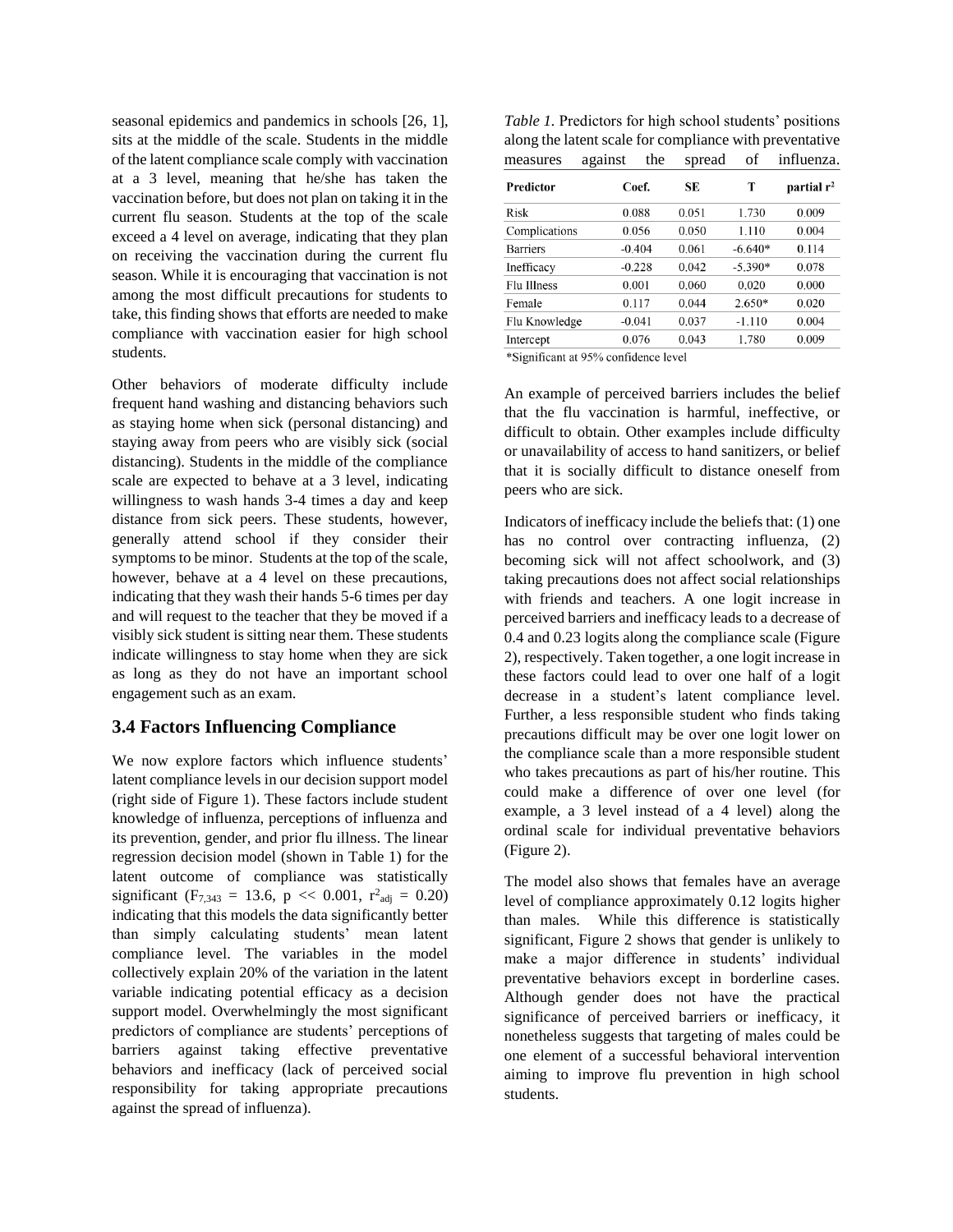## **4 Conclusion**

We develop and implement a decision system that: (1) explains compliance with behaviors which mitigate spread of influenza as a continuous latent variable composed of eight accepted preventative practices, and (2) uses gender and two affective variables to predict students' levels of compliance. While measures like quarantine, mass vaccination campaigns, and school closure have been invoked in the context of severe seasonal epidemics and pandemics such as the relatively recent H1N1 Swine Flu pandemic [27], these measures can be expensive and difficult to implement for relatively frequently occurring diseases like influenza—behavioral interventions could serve as a supplement.

Our analyses suggest that it is feasible to develop behavioral interventions which encourage students to take precautionary measures such as immunization, hygiene, and distancing. From our model, we find that the most effective interventions should address the students' barriers in taking preventative measures. An effective program will educate them about the availability of the flu vaccine and resources for hygiene such as tissues and hand washing facilities. Students also should be made aware of the significance of taking preventative measures on a civic level—while people are generally aware that these behaviors can protect themselves against the flu, they are often unaware that efforts to take preventative measures also protect others [28].

Finally, our analysis demonstrates the importance of school policies in preventing the spread of influenza, and perhaps other viruses such as measles and zika, among students and school staff. Implementation of school vaccination programs would eliminate students' perception that the vaccine is expensive or unavailable. Installation of alcohol-based hand sanitizers would have a similar effect, making hand hygiene more accessible for students. Policies encouraging social and personal distancing may serve to mitigate outbreaks by reducing influenza transmission if infected students choose to stay home when they are sick. These may involve the decisions to: (1) not reward perfect attendance, especially during flu season; (2) encourage teachers to develop alternative assignments for students who miss class due to illness, and (3) not penalize students for missing class examinations, or providing opportunities to make up for missed examinations during the flu season.

Using a data driven approach to understand high school students' compliance with precautions against influenza transmission, our analysis suggests that schools have many options for improving practices to prevent the spread of infectious diseases like influenza. Schools which deliver effective educational programs and prevention-friendly policies will give students a sense of control over their own health and the health of their peers, and will likely reap the reward of reduced illness and absenteeism during the flu season. These benefits are likely to be transferable to other diseases which spread in a similar manner as influenza.

## **5 References**

[1] Reed, C., Meltzer, M. I., Finelli, L., & Fiore, A. (2012). Public health impact of including two lineages of influenza B in a quadrivalent seasonal influenza vaccine. *Vaccine*, *30*(11), 1993-1998.

[2] Molinari, N., Ortega-Sanchez, I., Messionnier, M., Thompson, W., Wortley, P., Weintraub, E., & Bridges, C. (2007). The annual impact of seasonal influenza in the US: Measuring disease burden and costs. *Vaccine, 25*(27), 5086-5096.

[3] Principi, N., Esposito, S., Marchisio, P., Gasparini, R., & Crovari, P. (2003). Socioeconomic impact of influenza on healthy children and their families. *Pediatric Infectious Disease Journal, 22*(10), S207- S210.

[4] Wong K. K., Shi J., Gao H., et al. (2014) Why Is School Closed Today? Unplanned K-12 School Closures in the United States, 2011–2013. *PLoS ONE 9(12),* e113755.doi:10.1371/journal.pone.0113755

[5] Marcotte, D. E., & Hansen, B. (2010). Time for school. *Education Next*, *10*(1), 52-59.

[6] Sadique, M. Z., Adams, E. J., & Edmunds, W. J. (2008). Estimating the costs of school closure for mitigating an influenza pandemic. *BMC Public Health*, *8*(1), 135.

[7] Cauchemez, S., Ferguson, N., Wachtel, C., Tegnell, A., Saour, G., Duncan, B. and Nicoll, A. (2009). Closure of schools during an influenza pandemic. *Lancet Infect. Dis., 9*, 473-481.

[8] Cauchemez, S., Valleron, A. J., Boelle, P. Y., Flahault, A., & Ferguson, N. M. (2008). Estimating the impact of school closure on influenza transmission from Sentinel data. *Nature*, *452*(7188), 750-754.